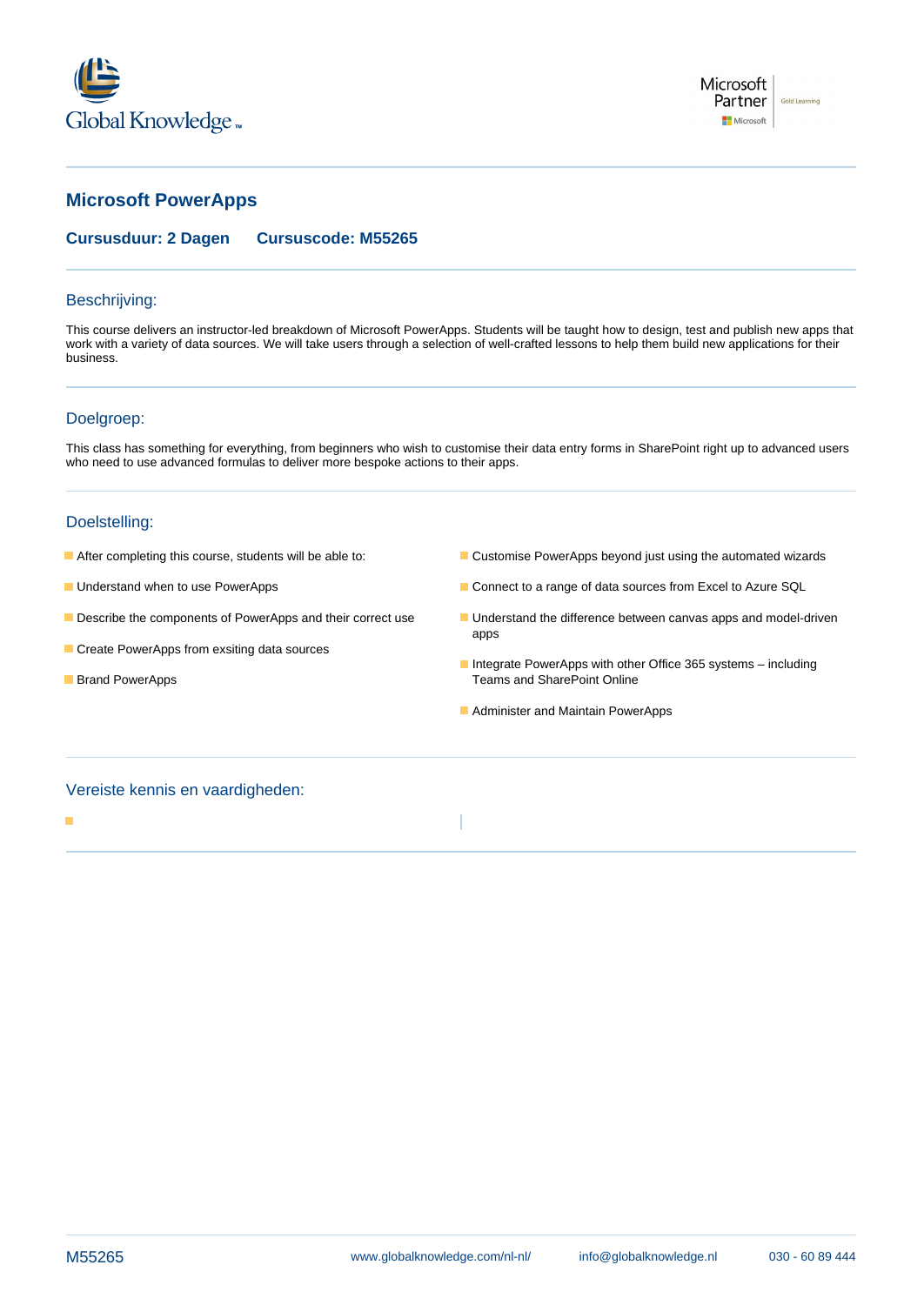# Cursusinhoud:

Let's get started with an introduction to **Describe when PowerApps should be** The benefits of apps Microsoft PowerApps. Traditionally building used used How to get PowerApps used How to get PowerApps customised solutions for a business involved **K** Know how to access PowerApps Canvas Apps and Model-Driven Apps using a coding language to build an application **Make design decisions based on License Options and Costs** from scratch. Typically, these solutions could PowerApps licenses Power PowerApps with Templates often only be used within the business, making  $\Box$  Understand that there are two type of app  $\Box$  Building a new app from a data source external use of the application a large hurdle to  $\Box$  Be able to use sample apps  $\Box$  Add, edit and remove controls overcome. With PowerApps we can now not Build a useful app using wizards in Intro to Formulas only easily build solutions, but we can also minutes Testing an app and Testing an app share them with users in our business.  $\blacksquare$  Make simple changes to existing apps  $\blacksquare$  App Settings Deployment takes seconds and you could by **E** Know how formulas are used in **Publish and Share Apps** testing your own app on your phone in no time. PowerApps Version History and Restore This module will overview the features of  $\Box$  Be able to test an app before it is shared  $\Box$  PowerApps Mobile App PowerApps, its benefits to a business and the **Restore a previous version of an app in Less is more** variety of ways you can build and access your  $\parallel$  the event of a problem  $\parallel$  Duplicate Screens apps on different devices.  $\Box$  Use the mobile app to cosume an app  $\Box$  Fonts

- 
- 
- 
- Canvas Apps and Model-Driven Apps **Edit control properties** Controls Drop downs, combo box, date
- 
- 
- **Building a new app from a data source Connect to many data source including data sources quickly**
- 
- 
- 
- 
- 
- 
- 
- 
- 
- 
- 
- 
- 
- 
- 
- 
- 
- Controls Drop downs, combo box, date Prevent specific users from using the Reuse an app in another location (move picker, radio button and more **PowerApps service** From testing or development to production)
- Forms Add and edit data in underlying  $\Box$  Reuse or move existing apps  $\Box$  Review app usage data sources quickly **Prevent a user from using PowerApps Contract a user from using PowerApps**
- Charts present information in pie, line and Module 4: PowerApps Controls Manage environments har charts
- **Data Storage and Services** Lab : Model-Driven App **Lab : Model-Driven App**
- 
- 
- 
- 
- 
- 
- 
- 
- 
- Embed PowerApps in Teams to use the right control.

Module 1: An Introduction to PowerApps After completing this module, students will be Lessons  $\blacksquare$  able to:  $\blacksquare$ 

- 
- 
- 
- 
- 
- 
- 
- 
- 
- 
- 
- images and colour Screen Backgrounds
- Lessons **Addemarges** Addemarges and logos to an app **Buttons and Icons** 
	- **Linux** Use times to show and hide controls **Highland** Hide on Timer
	-
- The benefits of apps  $\Box$  Use a wide range of controls to give  $\Box$  Show and Hide on Timer How to get PowerApps **under the Set of Allectric State entry experience** Text Controls for Data Entry and Display
	-
- License Options and Costs <br>■ Use formulas to all multiple controls to picker, radio button and more **Discover PowerApps with Templates** interact with each other Forms – Add and edit data in underlying
- **Add, edit and remove controls** cloud and on premises **Charts present information in pie, line**
- Intro to Formulas The Communist Control of The Understand the financial costs of working The and bar charts **Testing an app and Services** with different datasources **Data Storage and Services Data Storage and Services**
- App Settings **Understand which data sources can work** How do I decide which database to use? **Publish and Share Apps** with large amount of data Connect to on-premises data - Gateway
- Version History and Restore **Display data using controls** What is Delegation?
- **PowerApps Mobile App Describe the difference between a** Specific Data Examples **Less is more canvas app and a model-driven app displaying Data Displaying Data**
- Duplicate Screens Access model-driven apps Access model-driven apps Access model-driven app? What is a model-driven app?
- **Fonts** Edit model-driven apps **Edit model-driven apps** Where will my data be stored?
- Screen Colours and Matching Colours **Know how to make PowerApps available** How do create a model-driven app ■ Screen Backgrounds Teams in Teams and SharePoint Canvas vs model-driven summary ■Buttons and Icons 
■Buttons and Icons
■Buttons and Icons
■Buttons and Icons
■Embed PowerApps in Teams
- ■Hide on Timer The Contract Time on Timer Understand the benefits of using Time Embed PowerApps in SharePoint Online Size and Alignment by reference PowerApps with Flow Start a Flow from a PowerApp
- **Show and Hide on Timer IDED IDENTIFY WHO IS USING POWERAPPS IN YOUR INCORDITY IDENTIFY Who is using PowerApps in your Inc. In Identify which users have been using Text Controls for Data Entry and Display organization** PowerApps
	-
	-

How do I decide which database to use? So far in the course, we would have covered Connect to on-premises data - Gateway the basics of adding, editing and removing **Switch to Model-Driven mode in NART IS Delegation?** Controls from our applications. The drive PowerApps Specific Data Examples behind this module is to provide more depth Navigate the Model-Drive app interface **Displaying Data on the categories of controls which can be Test a Sample App C** ■ What is a model-driven app? <br>■ What is a model-driven app? <br>■ used on a form. Your instructor will take you Final the Sample App ■ Where will my data be stored? **through each control and discuss its purpose** How do create a model-driven app and configuration. Tackling the wide selection After completing this module, students will be **Canvas vs model-driven summary** of controls will help students recognise when able to:

M55265 **beider as a more computed www.globalknowledge.com/nl-nl/** info@globalknowledge.nl 030 - 60 89 444

- $\blacksquare$  What is PowerApps?
- 
- 
- 
- 
- 
- 
- 
- 
- 
- 
- 
- 
- 
- 
- 
- 
- line Customise apps backgrounds with Screen Colours and Matching Colours
	-
	-
	-
- What is PowerApps? Align and size controls Size and Alignment by reference
	-
	-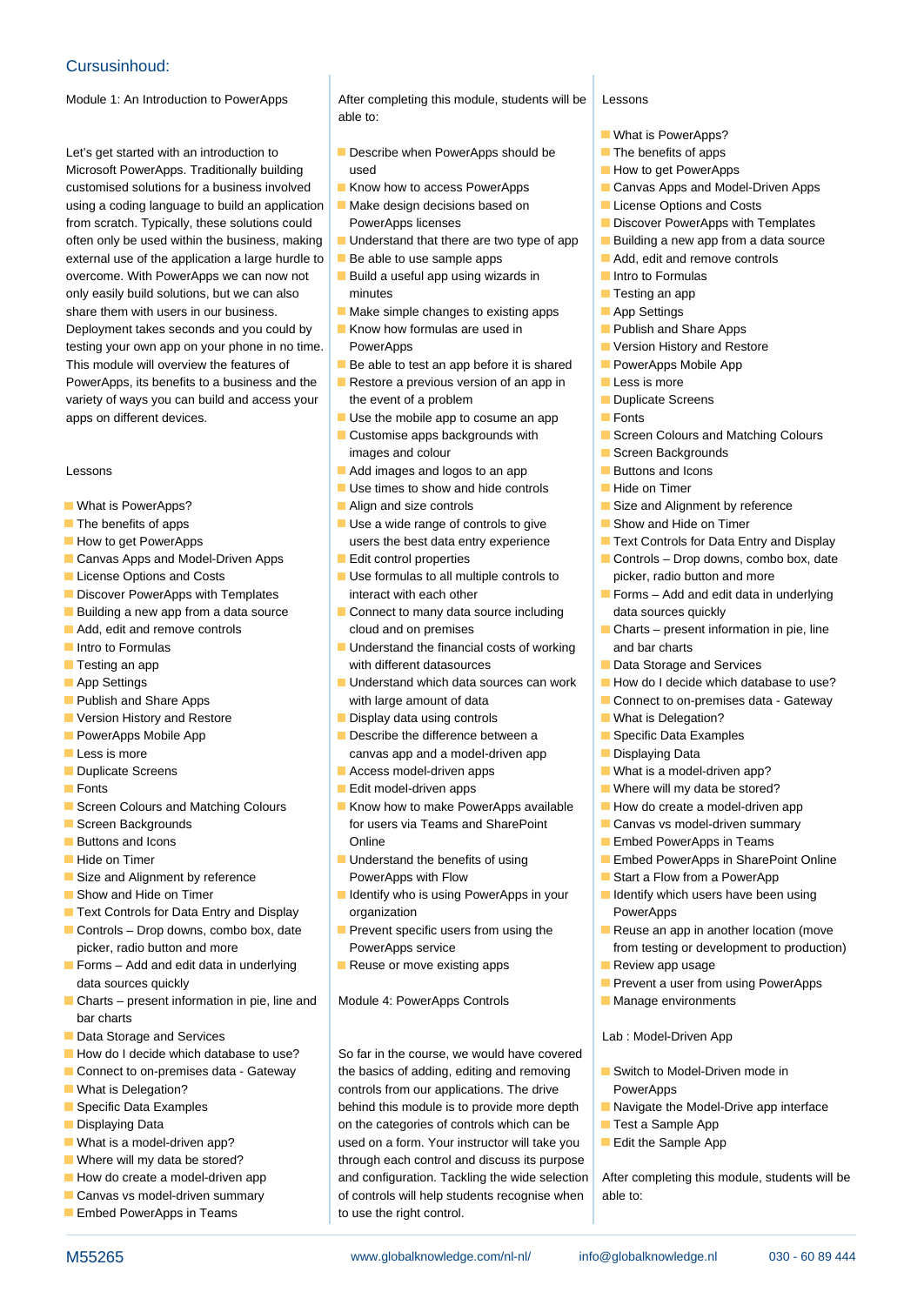- 
- **Start a Flow from a PowerApp Notified Access PowerApps** Know how to access PowerApps
- I Identify which users have been using  $\blacksquare$  Lessons  $\blacksquare$  Make design decisions based on PowerApps **line PowerApps licenses line PowerApps licenses**
- from testing or development to production) The benefits of apps Be able to use sample apps
- 
- **Prevent a user from using PowerApps Canvas Apps and Model-Driven Apps minutes** minutes
- 

Lab : Introduction to PowerApps **Building a new app from a data source** PowerApps

- **Try the Cost Estimator App**  $\blacksquare$  Intro to Formulas  $\blacksquare$  Restore a previous version of an app in the
- Download and Review App Design Testing an app event of a problem
- **Sample App of your choice** App Settings App Settings App Settings App to cosume an app and the mobile app to cosume an app and the mobile app to cosume an app and the mobile app to cosume an app and the mobile app to cosu

After completing this module, students will be Version History and Restore and colour able to: **PowerApps Mobile App Add images and logos to an app** able to:

- Describe when PowerApps should be used Duplicate Screens **Align and size controls**
- $\blacksquare$  Know how to access PowerApps  $\blacksquare$  Fonts  $\blacksquare$  Use a wide range of controls to give users
- PowerApps licenses Screen Backgrounds **Screen Backgrounds** Edit control properties
- If Understand that there are two type of app **Buttons and Icons** Use **In the Use formulas to all multiple controls to**
- **Be able to use sample apps Hide on Timer Hide on Timer interact with each other**
- Build a useful app using wizards in minutes  $\Box$  Size and Alignment by reference  $\Box$  Connect to many data source including
- $\blacksquare$  Make simple changes to existing apps  $\blacksquare$  Show and Hide on Timer  $\blacksquare$  cloud and on premises
- 
- 
- event of a problem Forms Add and edit data in underlying with large amount of data
- 
- and colour and bar charts and bar charts app and a model-driven app and a model-driven app
- **Add images and logos to an app Data Storage and Services D** Access model-driven apps
- 
- 
- Use a wide range of controls to give users What is Delegation? The Most of the state of the state Point the best data entry experience **Specific Data Examples** Chine
- **Edit control properties Displaying Data** Displaying Data **Displaying Data** Understand the benefits of using
- Use formulas to all multiple controls to  $\blacksquare$  What is a model-driven app? PowerApps with Flow interact with each other **Where will my data be stored?** Interact with each other who is using PowerApps in your
- Connect to many data source including **H**ow do create a model-driven app organization cloud and on premises **Canvas vs model-driven summary** Prevent specific users from using the
- Understand the financial costs of working | Embed PowerApps in Teams | PowerApps service with different datasources **Embed PowerApps in SharePoint Online** Reuse or move existing apps
- $\Box$  Understand which data sources can work  $\Box$  Start a Flow from a PowerApp with large amount of data **IDENTIFY** Identify which users have been using Module 7: PowerApp Integration
- **Display data using controls Controls Controls PowerApps**
- **Describe the difference between a canvas Reuse an app in another location (move** app and a model-driven app **From testing or development to** PowerApps is designed to easily connect to
- 
- Edit model-driven apps Review app usage information. In this module we will discuss
- Know how to make PowerApps available for Prevent a user from using PowerApps some simple ways to integrate PowerApps users via Teams and SharePoint Online Manage environments with key Office 365 systems including Teams,
- Understand the benefits of using PowerApps SharePoint Online and Flow. The result, is the with Flow **Lab : Build Apps from Blank** ability to use a combination of systems to
- I Identify who is using PowerApps in your line create solutions for a variety of business organization **Create an App from the blank template** requirements.
- 
- 

- 
- 
- 
- 
- 
- Discover PowerApps with Templates Know how formulas are used in
- 
- **Add, edit and remove controls** Be able to test an app before it is shared
- 
- 
- 
- Publish and Share Apps **Customise apps backgrounds with images**
- 
- **Less is more** Less is more Use times to show and hide controls
- 
- 
- Make design decisions based on Screen Colours and Matching Colours and the best data entry experience
	-
	-
	-
	-
	-
- Know how formulas are used in PowerApps  $\Box$  Text Controls for Data Entry and Display  $\Box$  Understand the financial costs of working
- Be able to test an app before it is shared Controls Drop downs, combo box, date with different datasources Restore a previous version of an app in the picker, radio button and more Understand which data sources can work
- Use the mobile app to cosume an app data sources quickly Display data using controls
- Customise apps backgrounds with images Charts present information in pie, line Describe the difference between a canvas
	-
- Use times to show and hide controls How do I decide which database to use? Edit model-driven apps
- Align and size controls Connect to on-premises data Gateway II Know how to make PowerApps available
	-
	-
	-
	-
	-
	-
	-
	-
	-
	-
	-
- Access model-driven apps **production** and production **and and update** business systems to read and update
	-
	-
	-

- 
- **Prevent specific users from using the**  $\blacksquare$  **Add Controls to collect and display data**
- PowerApps service **Add Formulas to allow the controls to Reuse or move existing apps interact contains the container of the CESSONS Lessons**

Module 2: Getting Started with PowerApps | After completing this module, students will be | What is PowerApps? able to: The benefits of apps

**In How to get PowerApps** 

M55265 www.globalknowledge.com/nl-nl/ info@globalknowledge.nl 030 - 60 89 444

- Embed PowerApps in SharePoint Online line line Describe when PowerApps should be used
	-
	-
- Reuse an app in another location (move What is PowerApps? Interest and that there are two type of app
	-
- Review app usage  $\Box$  How to get PowerApps  $\Box$  Build a useful app using wizards in
- $\blacksquare$  Manage environments  $\blacksquare$  License Options and Costs  $\blacksquare$  Make simple changes to existing apps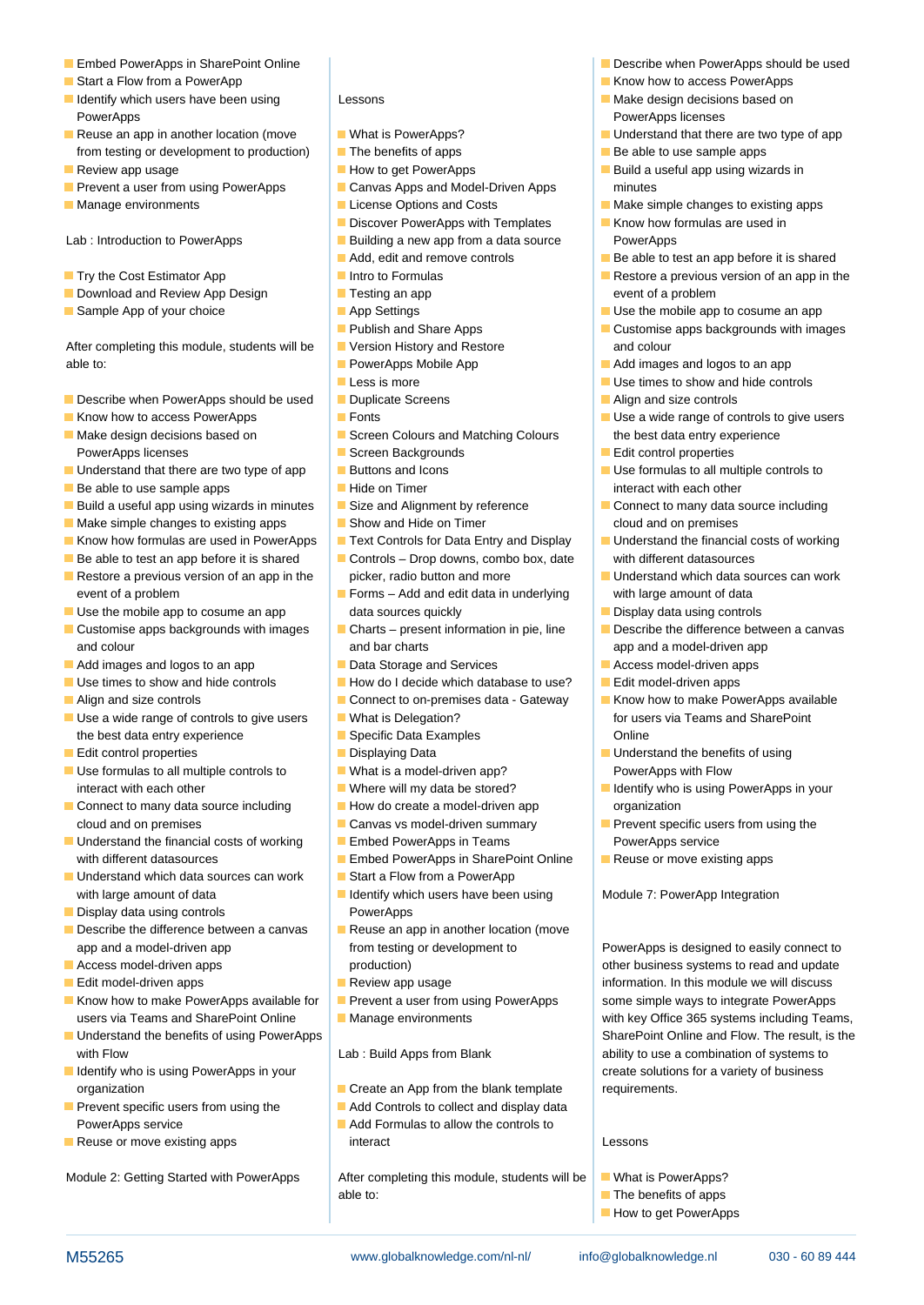To begin our journey through the PowerApps **Describe when PowerApps should be Canvas Apps and Model-Driven Apps** product, we will begin by looking at some of the used License Options and Costs templates that are available to view and edit. **Know how to access PowerApps Discover PowerApps with Templates** Microsoft's templates are a good starting point  $\Box$  Make design decisions based on  $\Box$  Building a new app from a data source to discover what the product is capable off and PowerApps licenses **Adden** Add, edit and remove controls how it can be achieved. We will also take the Understand that there are two type of app Intro to Formulas chance to have a tour of the editor so that  $\Box$  Be able to use sample apps  $\Box$  Testing an app students are familiar with the interface that they  $\Box$  Build a useful app using wizards in  $\Box$  App Settings will be using over the two-day course. We will minutes **Publish and Share Apps Publish and Share Apps** then build our first app from a static data  $\blacksquare$  Make simple changes to existing apps  $\blacksquare$  Version History and Restore source, showing students how to test their **K**now how formulas are used in **PowerApps Mobile App** changes in the app instantly without the need to PowerApps  $\Box$  Less is more publish. We will also discuss how to configure **B** Be able to test an app before it is shared **Duplicate Screens** your apps settings and how to access the app  $\Box$  Restore a previous version of an app in  $\Box$  Fonts once it has been saved and shared. the event of a problem Screen Colours and Matching Colours and Matching Colours and Matching Colours and Matching Colours and Matching Colours and Matching Colours and Matching Colours an

- 
- 
- 
- 
- 
- Discover PowerApps with Templates Use formulas to all multiple controls to data sources quickly
- 
- 
- 
- 
- 
- 
- 
- 
- 
- 
- 
- Screen Colours and Matching Colours Edit model-driven apps Canvas vs model-driven summary
- 
- 
- 
- 
- 
- Controls Drop downs, combo box, date organization organization from testing or development to production)
- **Forms** Add and edit data in underlying PowerApps service Prevent a user from using PowerApps data sources quickly **Reuse of move existing apps** Manage environments
- Charts present information in pie, line and bar charts **Present information using charts** Lab : PowerApp Integration
- Data Storage and Services
- **How do I decide which database to use?** Embed your app in MicrosoftTeams
- Connect to on-premises data Gateway Amodule 5: Data Sources and Logic Function Bure Point Online
- $\blacksquare$  What is Delegation?
- **Specific Data Examples** After completing this module, students will be specific Data Examples
- 
- 
- 
- 
- 
- 
- 
- 
- 
- from testing or development to production) line Know how formulas are used in
- 
- 
- 
- 
- 
- 
- 
- 
- 
- $\Box$  Use the mobile app to cosume an app  $\Box$  Screen Backgrounds
- Customise apps backgrounds with **Buttons and Icons** Lessons **images and colour Higgs** and colour **Higgs** and colour **Higgs** and colour
	-
- What is PowerApps? ■ Use times to show and hide controls Show and Hide on Timer
	-
- Canvas Apps and Model-Driven Apps users the best data entry experience picker, radio button and more
	-
- Building a new app from a data source interact with each other Charts present information in pie, line
- $\blacksquare$  Add, edit and remove controls  $\blacksquare$  Connect to many data source including and bar charts ■ Intro to Formulas and Services Data Storage and Services Data Storage and Services
- **Testing an app**  $\blacksquare$  Understand the financial costs of working  $\blacksquare$  How do I decide which database to use? **App Settings** and the setting with different datasources **Connect to on-premises data - Gateway**
- **Publish and Share Apps The Contract Application** Publish and Share Apps **Delegation**? ■ Version History and Restore With large amount of data Specific Data Examples
- **PowerApps Mobile App Controls Controls Controls Display data using controls Controls Controls Displaying Data**
- Less is more **Describe the difference between a** What is a model-driven app? Duplicate Screens **canvas app and a model-driven app** Where will my data be stored?
- **Fonts** Access model-driven apps **How do create a model-driven app How do create a model-driven app** 
	-
- Screen Backgrounds Note and Water Apple Embed PowerApps available NoverApps in Teams ■Buttons and Icons **For an Icons** for users via Teams and SharePoint Function Embed PowerApps in SharePoint Online ■ Hide on Timer Timer Conline Start a Flow from a PowerApp Number 2 and Start a Flow from a PowerApp
- Size and Alignment by reference **Understand the benefits of using Indertify which users have been using Show and Hide on Timer PowerApps with Flow PowerApps with Flow PowerApps with Flow PowerApps PowerApps**
- Text Controls for Data Entry and Display Intertify who is using PowerApps in your Reuse an app in another location (move
	- picker, radio button and more **Prevent specific users from using the Prevent specific** users from using the **Prevent** 
		-

**Displaying Data** To help maintain and view essential business able to: ■ What is a model-driven app? information, organisations often have a ■ Where will my data be stored? diverse selection of locations to keep different Describe when PowerApps should be used How do create a model-driven app types of data. This could range from **K** Know how to access PowerApps Canvas vs model-driven summary databases to file storage locations. Nake design decisions based on **Embed PowerApps in Teams** PowerApps offers connections to a wide PowerApps licenses **Embed PowerApps in SharePoint Online** selection of data sources. We will show Understand that there are two type of app **Start a Flow from a PowerApp** students to build their PowerApps to bring in Be able to use sample apps I Identify which users have been using  $\blacksquare$  data from a variety of sources as well as how  $\blacksquare$  Build a useful app using wizards in PowerApps **they can utilise the common data source, a** minutes Reuse an app in another location (move storage location unique to PowerApps. Make simple changes to existing apps

M55265 **beider as a more computed www.globalknowledge.com/nl-nl/** info@globalknowledge.nl 030 - 60 89 444

- 
- 
- 
- 
- 
- 
- 
- 
- 
- 
- 
- 
- 
- 
- 
- 
- 
- 
- Add images and logos to an app  $\Box$  Size and Alignment by reference
	-
- The benefits of apps  $\blacksquare$  Align and size controls  $\blacksquare$  Text Controls for Data Entry and Display
- How to get PowerApps 
 Use a wide range of controls to give 
 Controls Drop downs, combo box, date
- License Options and Costs Forms Edit control properties Forms Add and edit data in underlying
	-
	-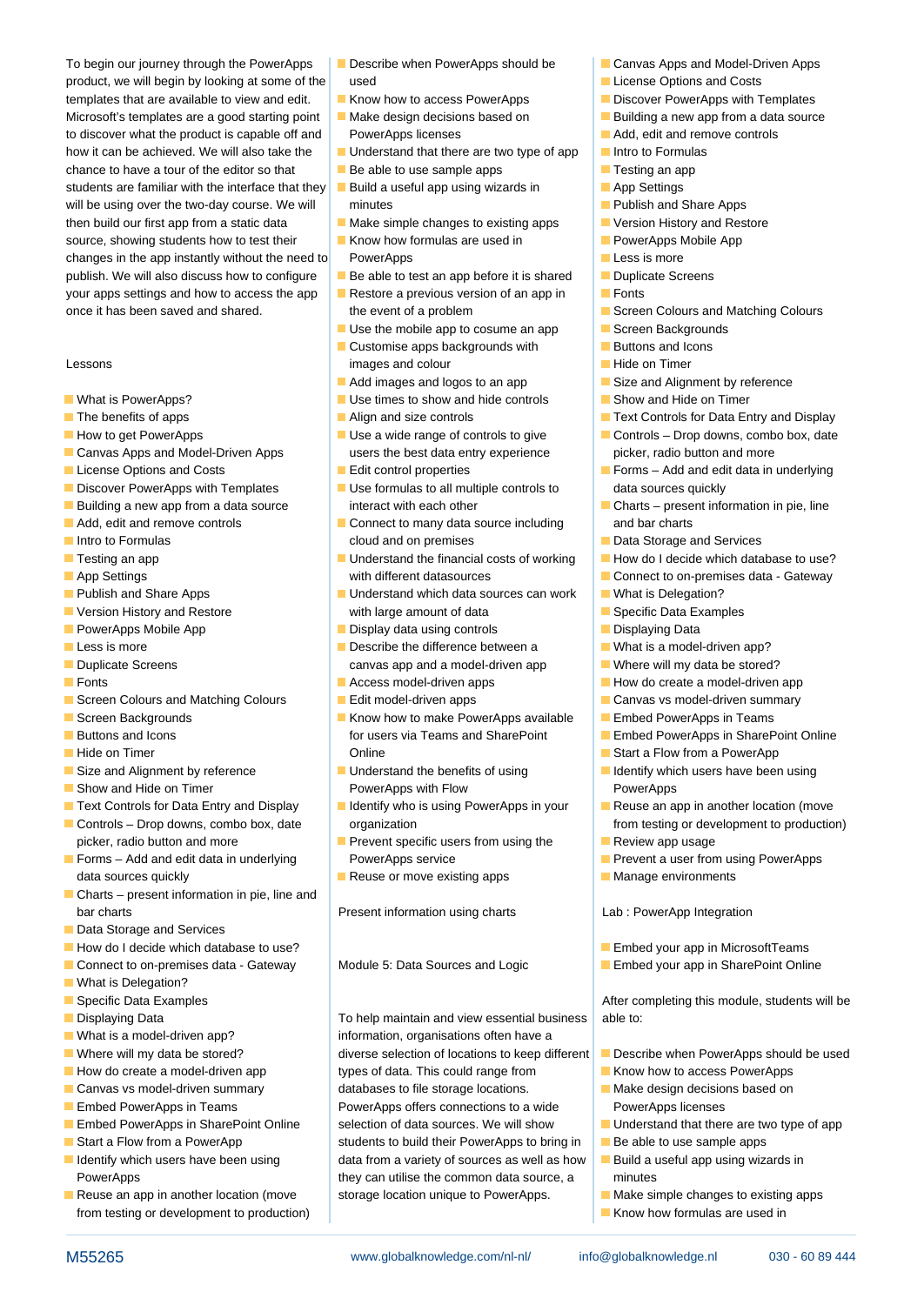- **Review app usage PowerApps PowerApps**
- 
- 

- $\blacksquare$  Create App from an existing Data Source  $\blacksquare$  Canvas Apps and Model-Driven Apps and colour
- 
- 

able to: **Intro to Formulas** the best data entry experience

- Describe when PowerApps should be used App Settings Use formulas to all multiple controls to all multiple controls to
- **Know how to access PowerApps Publish and Share Apps** interact with each other **Publish and Share Apps** interact with each other
- **Make design decisions based on Version History and Restore Connect to many data source including** PowerApps licenses **PowerApps Mobile App** cloud and on premises
- Understand that there are two type of app Less is more Less is more Development Manual Costs of working
- **Be able to use sample apps The Cupy Contract Contract Duplicate Screens** and the street with different datasources
- **Build a useful app using wizards in minutes Fonts Fonts** Understand which data sources can work
- $\blacksquare$  Make simple changes to existing apps  $\blacksquare$  Screen Colours and Matching Colours with large amount of data
- $\blacksquare$  Know how formulas are used in PowerApps  $\blacksquare$  Screen Backgrounds  $\blacksquare$  Display data using controls
- $\blacksquare$  Be able to test an app before it is shared  $\blacksquare$  Buttons and Icons  $\blacksquare$  Describe the difference between a canvas
- Restore a previous version of an app in the  $\Box$  Hide on Timer app and a model-driven app and a model-driven app and a model-driven app and a model-driven app and a model-driven app and a model-driven app and a model-driv event of a problem **Size and Alignment by reference** Access model-driven apps
- Use the mobile app to cosume an app  $\Box$  Show and Hide on Timer  $\Box$  Edit model-driven apps
- Customise apps backgrounds with images  $\Box$  Text Controls for Data Entry and Display  $\Box$  Know how to make PowerApps available and colour **Controls – Drop downs, combo box, date** for users via Teams and SharePoint
- 
- 
- 
- Use a wide range of controls to give users Charts present information in pie, line Identify who is using PowerApps in your the best data entry experience and bar charts and bar charts organization
- 
- Use formulas to all multiple controls to <br>■ How do I decide which database to use? PowerApps service interact with each other **Connect to on-premises data - Gateway** Reuse or move existing apps
- Connect to many data source including What is Delegation? cloud and on premises Specific Data Examples Module 8: Administration and Maintenance of
- Understand the financial costs of working Displaying Data PowerApps with different datasources What is a model-driven app?
- $\blacksquare$  Understand which data sources can work  $\blacksquare$  Where will my data be stored? with large amount of data **How do create a model-driven app** In our last module for Microsoft PowerApps,
- 
- Describe the difference between a canvas Embed PowerApps in Teams manage their existing apps. This could be app and a model-driven app **E**mbed PowerApps in SharePoint Online using analytics to discover usage trends. We
- Access model-driven apps Start a Flow from a PowerApp will discover how to export and import apps,
- 
- Know how to make PowerApps available for PowerApps Finally, we will discuss how Office 365 users via Teams and SharePoint Online **Reuse an app in another location (move** administrators can shape the PowerApps
- Understand the benefits of using PowerApps from testing or development to experience with high-level settings that help with Flow **production** production) ensure data segregation and security.
- I Identify who is using PowerApps in your Review app usage organization **Prevent a user from using PowerApps**
- **Prevent specific users from using the Manage environments** Lessons PowerApps service
- Reuse or move existing apps Lab : Data Source and Logic Neuron New Apps?

Module 3: Branding and Media SharePoint List connect to App **H** How to get PowerApps

In our next module, we will look at the options Twitter service **Discover PowerApps with Templates** In our next module, we will look at the options Twitter service available to designers that allow them to **CR** Create a reply screen in PowerApps **Building a new app from a data source** implement their business branding. Not only will Add, et it and remove controls and remove controls this deal with the aesthetics of your app, it will | After completing this module, students will be | Intro to Formulas also introduce time-saving tips to help keep able to: Testing an app able to: Testing an app your branding consistent. We will also be line App Settings and App Settings and App Settings and App Settings

- **E** What is PowerApps? event of a problem
- 
- 
- 
- 
- 
- Building a new app from a data source  $\blacksquare$  Align and size controls
- 
- 
- **line Testing an app Edit control properties**
- 
- 
- 
- 
- 
- 
- 
- 
- 
- 
- 
- 
- 
- 
- **Add images and logos to an app** picker, radio button and more **Online**
- Use times to show and hide controls **Forms** Add and edit data in underlying Inderstand the benefits of using **Align and size controls has a control of the sources quickly a control of the PowerApps with Flow** 
	-
- **Edit control properties Data Storage and Services** Prevent specific users from using the
	-
	-
	-
	-
	-
	-
	-
	-
- Display data using controls **Canvas vs model-driven summary** we will be looking at how a business can
	-
	-
- **Edit model-driven apps The Identify which users have been using Theory Can be reused in other locations.** 
	-
	-
	-
	-

- 
- **Example Flow to collect tweets to SharePoint** Canvas Apps and Model-Driven Apps
- Display Tweets in PowerApps using the License Options and Costs
- 

M55265 **beider as a more computed www.globalknowledge.com/nl-nl/** info@globalknowledge.nl 030 - 60 89 444

- 
- **Prevent a user from using PowerApps** Lessons Lessons Lessons Be able to test an app before it is shared
- **Manage environments** and a proposition of an app in the line Restore a previous version of an app in the set of an app in the set of an app in the set of an app in the set of an app in the set of an app in the set of an a
- Lab : Getting Started The Music Cosume and Duse the mobile app to cosume an app
	- **Example How to get PowerApps** Customise apps backgrounds with images
- **Publish and Share License Options and Costs** Add images and logos to an app
- $\blacksquare$  View an app on your mobile device  $\blacksquare$  Discover PowerApps with Templates  $\blacksquare$  Use times to show and hide controls
	-

 $\blacksquare$  The benefits of apps

After completing this module, students will be  $\Box$  Add, edit and remove controls USE a wide range of controls to give users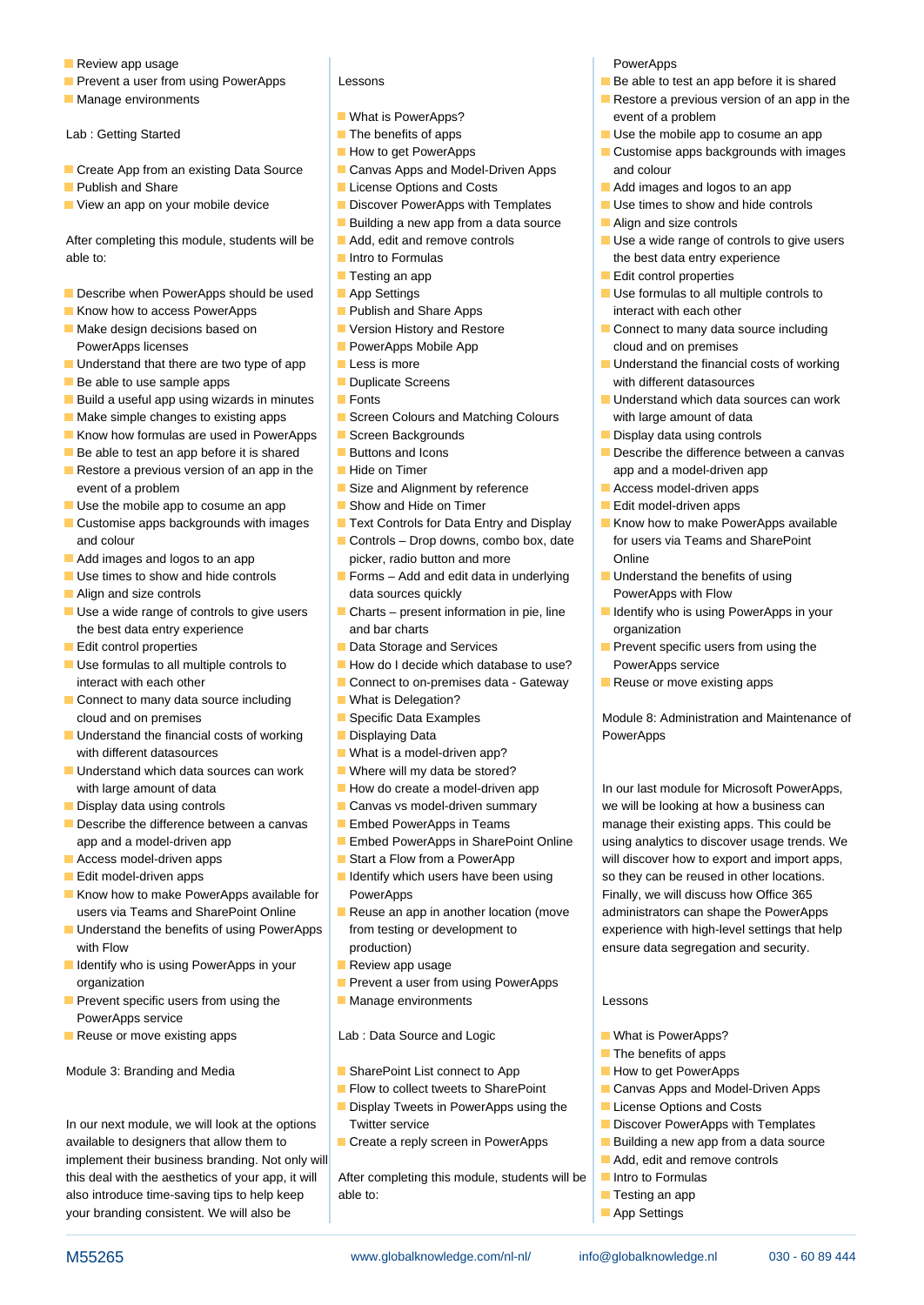discussing how to embed media into your app  $\Box$  Describe when PowerApps should be  $\Box$  Publish and Share Apps which can be useful if you are planning on an used version History and Restore Version History and Restore app that might promote video content.  $\blacksquare$  Know how to access PowerApps  $\blacksquare$  PowerApps Mobile App

- 
- 
- 
- Canvas Apps and Model-Driven Apps Know how formulas are used in Size and Alignment by reference
- 
- 
- Building a new app from a data source Restore a previous version of an app in Restore a prop downs, combo box, date
- 
- 
- 
- 
- 
- 
- 
- 
- 
- 
- Screen Colours and Matching Colours  **Use formulas to all multiple controls to** Displaying Data
- 
- 
- 
- 
- 
- Text Controls for Data Entry and Display Understand which data sources can work Embed PowerApps in SharePoint Online Controls – Drop downs, combo box, date with large amount of data Start a Flow from a PowerApp
- **Forms** Add and edit data in underlying **Describe the difference between a PowerApps**
- Charts present information in pie, line and Access model-driven apps from testing or development to production) bar charts **Edit model-driven apps Edit model-driven apps Edit model-driven apps Edit model-driven apps Edit model-driven apps Edit model-driven apps Edit model-driven apps Edit model-driven apps Edit model**
- 
- 
- Connect to on-premises data Gateway Conline
- 
- 
- 
- 
- 
- How do create a model-driven app PowerApps service
- **Canvas vs model-driven summary** Reuse or move existing apps **After completing this module, students will be** Reuse or move existing apps
- **Embed PowerApps in Teams able to:**  $\blacksquare$
- Embed PowerApps in SharePoint Online Module 6: Model-Driven Apps
- Start a Flow from a PowerApp line Describe when PowerApps should be used
- I Identify which users have been using I Research Manuscript Control of the Manuscript Control of Manuscript Control of Manuscript Control of Manuscript Control of Manuscript Control of Manuscript Control of Manuscript Con
- 
- 
- 
- 

- 
- 
- 
- 
- $\blacksquare$  Make design decisions based on  $\blacksquare$  Less is more
- Lessons **Lessons Lessons Example 2** Understand that there are two type of app **Fonts** 
	-
- What is PowerApps? Build a useful app using wizards in Screen Backgrounds The benefits of apps model is a set of the minutes  $\Box$  The benefits of apps and Icons
- $\blacksquare$  How to get PowerApps Make simple changes to existing apps  $\blacksquare$  Hide on Timer
- **License Options and Costs Costs** PowerApps **Show and Hide on Timer** Show and Hide on Timer
- Discover PowerApps with Templates Be able to test an app before it is shared Text Controls for Data Entry and Display
- **Add, edit and remove controls** the event of a problem **picker**, radio button and more
	-
- **Testing an app Customise apps backgrounds with data sources quickly**
- **Publish and Share Apps** Add images and logos to an app and bar charts
- Version History and Restore <br>■ Use times to show and hide controls Data Storage and Services
	-
- **Duplicate Screens Expansion** users the best data entry experience **Disk is Delegation**?
- **Fonts** Edit control properties Specific Data Examples
- Screen Backgrounds interact with each other  $\blacksquare$  Screen Backgrounds  $\blacksquare$  What is a model-driven app?
- Buttons and Icons **Connect to many data source including Text** Where will my data be stored?  $\blacksquare$  Hide on Timer **Example 2** How do create a model-driven app
- Size and Alignment by reference Understand the financial costs of working Canvas vs model-driven summary ■ Show and Hide on Timer With different datasources ■ ■ Embed PowerApps in Teams
	-
	- picker, radio button and more **Display data using controls Display data using controls Display data using controls**
	- data sources quickly example and a model-driven app **Reuse an app in another location (move** data sources quickly
		-
		-
- Data Storage and Services **Know how to make PowerApps available** Prevent a user from using PowerApps How do I decide which database to use? for users via Teams and SharePoint Manage environments
- What is Delegation? What is Delegation **Number 2016** Understand the benefits of using Lab : Administration and Maintenance Specific Data Examples **PowerApps with Flow**
- **Displaying Data** Internal Indentify who is using PowerApps in your **Export an app for use in another location** ■ What is a model-driven app? organization organization **Review Current PowerApp users in your**
- Where will my data be stored? Prevent specific users from using the test environment
	-

PowerApps Module one to five discussed how to work Make design decisions based on Reuse an app in another location (move with the original type of PowerApp known as a PowerApps licenses from testing or development to production) Canvas App, Microsoft have now introduced a Understand that there are two type of app Review app usage second type of app known as a model-driven  $\Box$  Be able to use sample apps **Prevent a user from using PowerApps** app. Model driven apps involve a different **Build a useful app using wizards in Manage environments** and development process to canvas apps. We will minutes review this development process during this  $\Box$  Make simple changes to existing apps Lab : Branding and Media **module. Model-Driven apps can be quicker to** Know how formulas are used in build than canvas apps, but they are less PowerApps **Backgrounds and icons** customisable and typically have a higher cost, Be able to test an app before it is shared Import Class Data from Excel knowing which type of app to use is not Restore a previous version of an app in the **Duplicate Screen always a simple decision, we will show you event of a problem** the pros and cons of each.  $\Box$  Use the mobile app to cosume an app

M55265 www.globalknowledge.com/nl-nl/ info@globalknowledge.nl 030 - 60 89 444

- 
- 
- 
- 
- PowerApps licenses Duplicate Screens
	-
- **E** Be able to use sample apps Screen Colours and Matching Colours **Screen** Colours and Matching Colours
	-
	-
	-
	-
	-
	-
	-
- Intro to Formulas The Cosume and Duse the mobile app to cosume an app The Forms Add and edit data in underlying
- **App Settings** images and colour **images and colour** Charts present information in pie, line
	-
- PowerApps Mobile App  $\blacksquare$  Align and size controls  $\blacksquare$  How do I decide which database to use?
- Less is more  $\Box$  Use a wide range of controls to give  $\Box$  Connect to on-premises data Gateway

 $\blacksquare$  Customise apps backgrounds with images

and colour